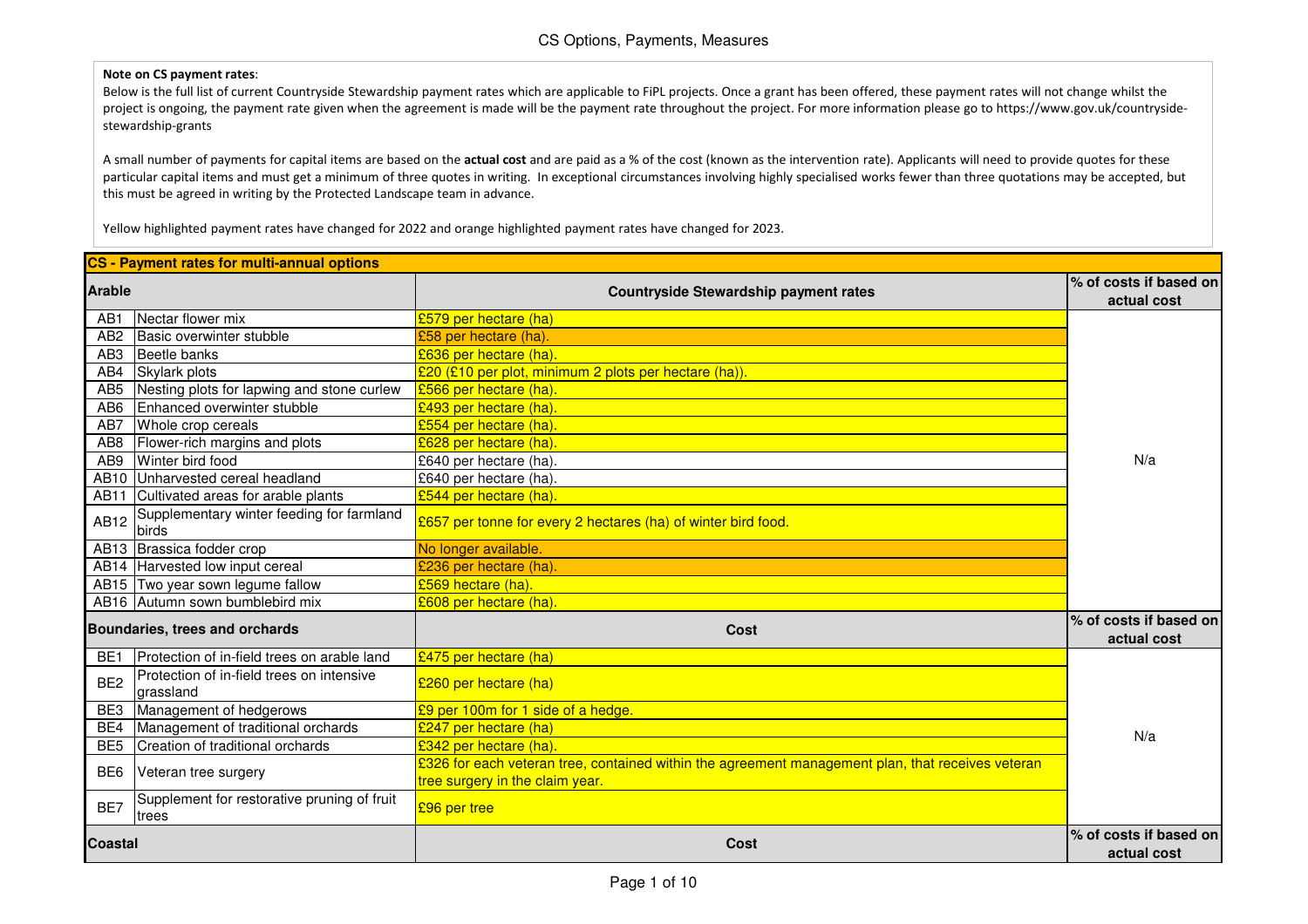| CT <sub>1</sub>  | Management of coastal sand dunes and<br>vegetated shingle                                        | £299 per hectare (ha). |                                       |
|------------------|--------------------------------------------------------------------------------------------------|------------------------|---------------------------------------|
| CT <sub>2</sub>  | Creation of coastal sand dunes and<br>vegetated shingle on arable land and<br>improved grassland | £420 per hectare (ha). |                                       |
| CT3              | Management of coastal saltmarsh                                                                  | £90 per hectare (ha).  |                                       |
| CT4              | Creation of inter-tidal and saline habitat on<br>arable land                                     | £594 per hectare (ha). | N/a                                   |
| CT5              | Creation of inter-tidal and saline habitat by<br>non-intervention                                | £420 per hectare (ha). |                                       |
| CT <sub>6</sub>  | Coastal vegetation management<br>supplement                                                      | £117 per hectare (ha). |                                       |
| CT7              | Creation of inter-tidal and saline habitat on<br>intensive grassland                             | £422 per hectare (ha). |                                       |
| Grassland        |                                                                                                  | Cost                   | % of costs if based on<br>actual cost |
| GS1              | Take field corners out of management                                                             | £333 per hectare (ha)  |                                       |
| GS <sub>2</sub>  | Permanent grassland with very low inputs<br>(outside SDAs)                                       | £132 per hectare (ha)  |                                       |
| GS3              | Ryegrass seed-set as winter food for birds                                                       | £426 per hectare (ha). |                                       |
|                  | GS4 Lequme and herb-rich swards                                                                  | £358 per hectare (ha). |                                       |
| GS <sub>5</sub>  | Permanent grassland with very low inputs in<br><b>SDAs</b>                                       | £71 per hectare (ha)   |                                       |
| GS <sub>6</sub>  | Management of species-rich grassland                                                             | £182 per hectare (ha)  |                                       |
| GS7              | Restoration towards species-rich grassland                                                       | £205 per hectare (ha). |                                       |
| GS8              | Creation of species-rich grassland                                                               | £374 per hectare (ha). |                                       |
| GS9              | Management of wet grassland for breeding<br>waders                                               | £323 per hectare (ha)  | N/a                                   |
| GS10             | Management of wet grassland for wintering<br>waders and wildfowl                                 | £197 per hectare (ha). |                                       |
| GS11             | Creation of wet grassland for breeding<br>waders                                                 | £480 per hectare (ha). |                                       |
| GS <sub>12</sub> | Creation of wet grassland for wintering<br>waders and wildfowl                                   | £403 per hectare (ha). |                                       |
| GS13             | Management of grassland for target<br>features                                                   | £131 per hectare (ha). |                                       |
|                  | GS14 Creation of grassland for target features                                                   | £372 per hectare (ha). |                                       |
|                  | GS15 Haymaking supplement                                                                        | £37 per hectare (ha).  |                                       |
|                  | GS16 Rush infestation control supplement                                                         | £77 per hectare (ha).  |                                       |
|                  | GS17 Lenient grazing supplement                                                                  | £23 per hectare (ha)   |                                       |
|                  | <b>Historic Environment and Landscape</b>                                                        | Cost                   | % of costs if based on<br>actual cost |
| HS <sub>1</sub>  | Maintenance of weatherproof traditional<br>farm buildings                                        | £4.03 per square metre |                                       |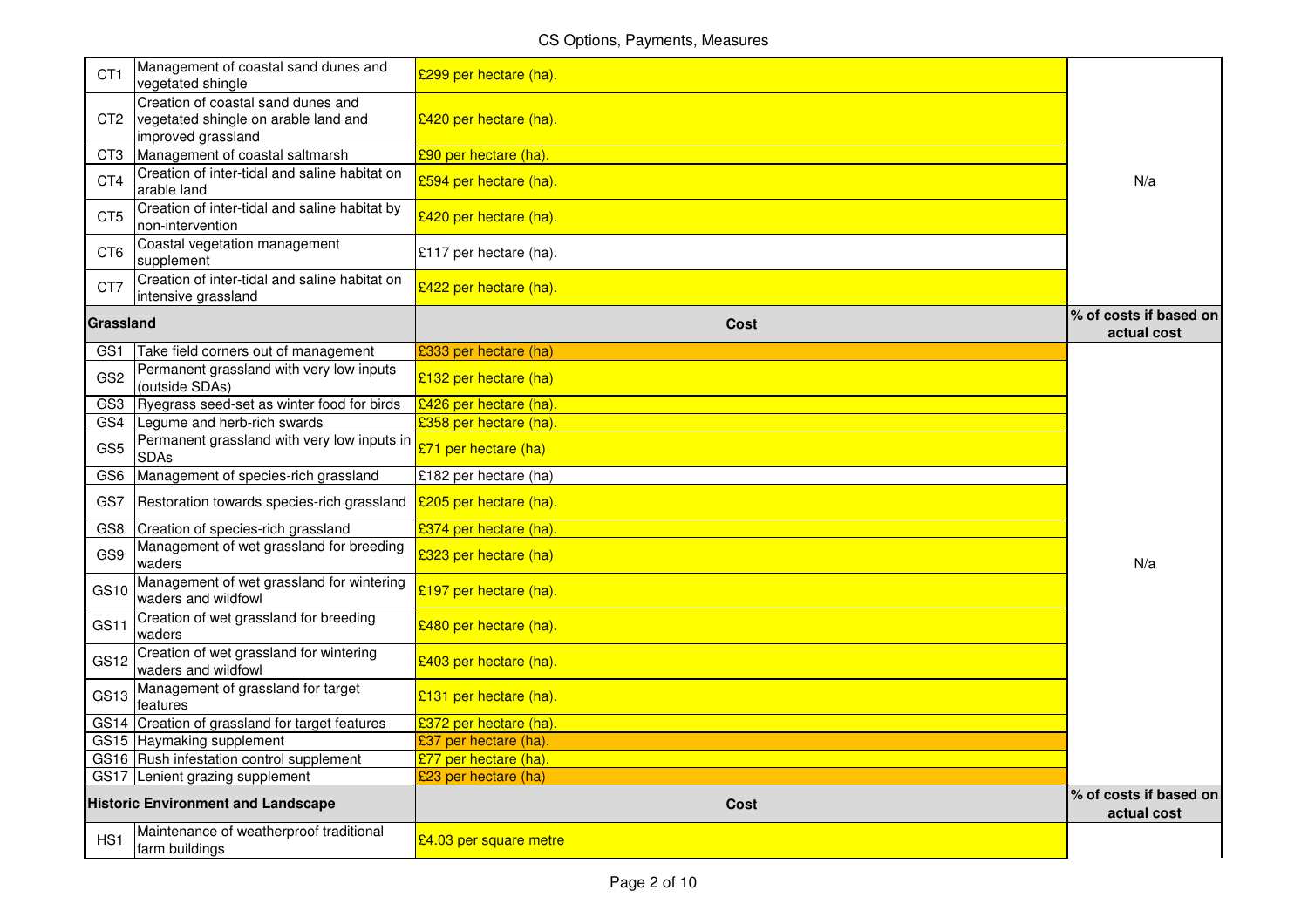CS Options, Payments, Measures

| HS <sub>2</sub> | Take historic and archaeological features<br>out of cultivation                                                 | £459 per hectare (ha)  |                                       |
|-----------------|-----------------------------------------------------------------------------------------------------------------|------------------------|---------------------------------------|
| HS3             | Reduced-depth, non-inversion cultivation on <b>£88 per hectare</b> (ha)<br>historic and archaeological features |                        |                                       |
| HS4             | Scrub control on historic and archaeological<br>features                                                        | £163 per hectare (ha)  |                                       |
| HS5             | Management of historic and archaeological<br>features on grassland                                              | £39 per hectare (ha)   | N/a                                   |
| HS <sub>6</sub> | Maintenance of designed/engineered water<br>bodies                                                              | £480 per hectare (ha)  |                                       |
| HS7             | Management of historic water meadows<br>through traditional irrigation                                          | £480 per hectare (ha)  |                                       |
| HS8             | Maintenance of weatherproof traditional<br>farm buildings in remote areas                                       | £6.86 per square metre |                                       |
| HS9             | Restricted depth crop establishment to<br>protect archaeology under an arable<br>rotation                       | £199 per hectare (ha)  |                                       |
|                 | <b>Lowland Heathland</b>                                                                                        | Cost                   | % of costs if based on<br>actual cost |
| LH <sub>1</sub> | Management of lowland heathland                                                                                 | £335 per hectare (ha)  |                                       |
| LH <sub>2</sub> | Restoration of forestry and woodland to<br>lowland heathland                                                    | £214 per hectare (ha). | N/a                                   |
| LH <sub>3</sub> | Creation of heathland from arable or<br>improved grassland                                                      | £577 per hectare (ha). |                                       |
|                 | Soil and Water                                                                                                  | <b>Cost</b>            | % of costs if based on<br>actual cost |
|                 | SW1 4-6m buffer strip on cultivated land                                                                        | £419 per hectare (ha)  |                                       |
|                 | SW2 4-6m buffer strip on intensive grassland                                                                    | £213 per hectare (ha)  |                                       |
|                 | SW3 In-field grass strips                                                                                       | £624 per hectare (ha)  |                                       |
| SW4             | 12-24m watercourse buffer strip on<br>cultivated land                                                           | £578 per hectare (ha)  |                                       |
|                 | SW5 Enhanced management of maize crops                                                                          | £159 per hectare (ha)  |                                       |
|                 | SW6 Winter cover crops                                                                                          | £124 per hectare (ha)  |                                       |
| SW7             | Arable reversion to grassland with low<br>fertiliser input                                                      | £321 per hectare (ha)  |                                       |
|                 |                                                                                                                 |                        |                                       |
| SW8             | Management of intensive grassland<br>adiacent to a watercourse                                                  | £202 per hectare (ha)  | N/a                                   |
| SW9             | Seasonal livestock removal on intensive<br>grassland                                                            | £106 per hectare (ha)  |                                       |
| <b>SW10</b>     | Seasonal livestock removal on grassland in<br>SDAs next to streams, rivers and lakes.                           | £63 per hectare (ha)   |                                       |
|                 | SW11 Riparian management strip                                                                                  | £480 per hectare (ha)  |                                       |
|                 | SW12 Making space for water                                                                                     | £640 per hectare (ha). |                                       |
|                 | SW13 Very low nitrogen inputs to groundwaters<br>SW14 Nil fertiliser supplement                                 | £348 per hectare (ha)  |                                       |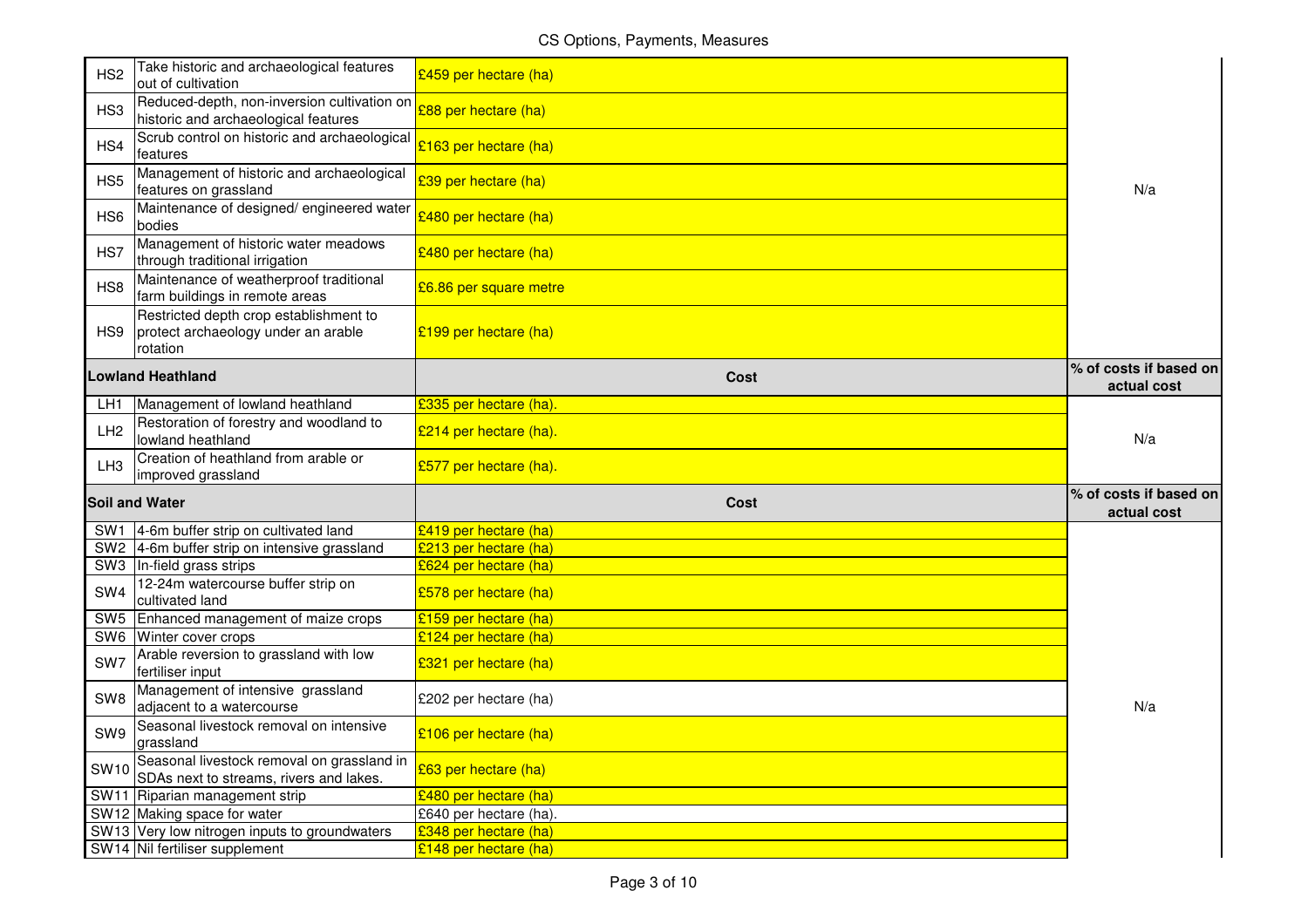|                 | SW15 Flood mitigation on arable land                               | £488 per ha                                                                                       |                                       |
|-----------------|--------------------------------------------------------------------|---------------------------------------------------------------------------------------------------|---------------------------------------|
|                 | SW16 Flood mitigation on permanent grassland                       | <mark>£272 per ha</mark>                                                                          |                                       |
| <b>Uplands</b>  |                                                                    | Cost                                                                                              | % of costs if based on                |
|                 |                                                                    |                                                                                                   | actual cost                           |
| UP <sub>1</sub> | Enclosed rough grazing                                             | £43 per hectare (ha)                                                                              |                                       |
| UP2             | Management of rough grazing for birds                              | £110 per hectare (ha).                                                                            |                                       |
|                 | UP3 Management of moorland                                         | £51 per hectare (ha).                                                                             |                                       |
| UP4             | Management of moorland vegetation<br>supplement                    | £10 per hectare (ha).                                                                             | N/a                                   |
|                 | UP5 Moorland re-wetting supplement                                 | £23 per hectare (ha).                                                                             |                                       |
|                 | UP6 Upland livestock exclusion supplement                          | £18 per hectare (ha).                                                                             |                                       |
|                 | <b>Woodland and Scrub</b>                                          | Cost                                                                                              | % of costs if based on<br>actual cost |
| WD1             | Woodland creation - Maintenance<br>Payments                        | £300 per hectare (ha)                                                                             |                                       |
|                 | WD2 Woodland Improvement                                           | £100 per hectare (ha) per year.                                                                   |                                       |
| WD3             | Woodland edges on arable land                                      | £376 per hectare (ha)                                                                             |                                       |
| WD4             | Management of wood pasture and parkland<br>in the lowlands         | Lowlands (Outside the SDA) £148 per hectare (ha) Uplands (Inside the SDA) £212 per hectare (ha)   |                                       |
| WD <sub>5</sub> | Restoration of wood pasture and parkland in<br>the lowlands        | Lowlands (Outside the SDA) £329 per hectare (ha). Uplands (Inside the SDA) £316 per hectare (ha). |                                       |
|                 | WD6 Creation of wood pasture in the lowlands                       | Lowlands (Outside the SDA) £499 per hectare (ha). Uplands (Inside the SDA) £333 per hectare (ha). |                                       |
| WD7             | Management of successional areas and<br>scrub                      | £83 per hectare (ha).                                                                             | N/a                                   |
| WD8             | Creation of successional areas and scrub                           | £128 per hectare (ha)                                                                             |                                       |
| WD9             | Livestock exclusion supplement - scrub and<br>successional areas.  | £74 per hectare (ha).                                                                             |                                       |
| <b>WD10</b>     | Management of wood pasture and parkland<br>in the uplands          | £212 per hectare (ha)                                                                             |                                       |
| WD11            | Restoration of wood pasture and parkland in<br>the uplands         | £316 per hectare (ha).                                                                            |                                       |
|                 | WD12 Creation of wood pasture in the uplands                       | £333 per hectare (ha).                                                                            |                                       |
| Wetlands        |                                                                    | Cost                                                                                              | % of costs if based on<br>actual cost |
| WT1             | Buffering in-field ponds and ditches in<br>improved grassland      | £275 per hectare (ha).                                                                            |                                       |
| WT2             | Buffering in-field ponds and ditches on<br>arable land             | £563 per hectare (ha).                                                                            |                                       |
| WT3             | Management of ditches of high<br>environmental value               | £42 per 100 metres (m) for the management of both sides of the ditch.                             |                                       |
| WT4             | Management of ponds of high wildlife value<br>(100 sq m or less)   | £114 per pond.                                                                                    |                                       |
| WT5             | Management of ponds of high wildlife value<br>(more than 100 sq m) | £202 per pond.                                                                                    | N/a                                   |
|                 | WT6 Management of reedbed                                          | £80 per hectare (ha)                                                                              |                                       |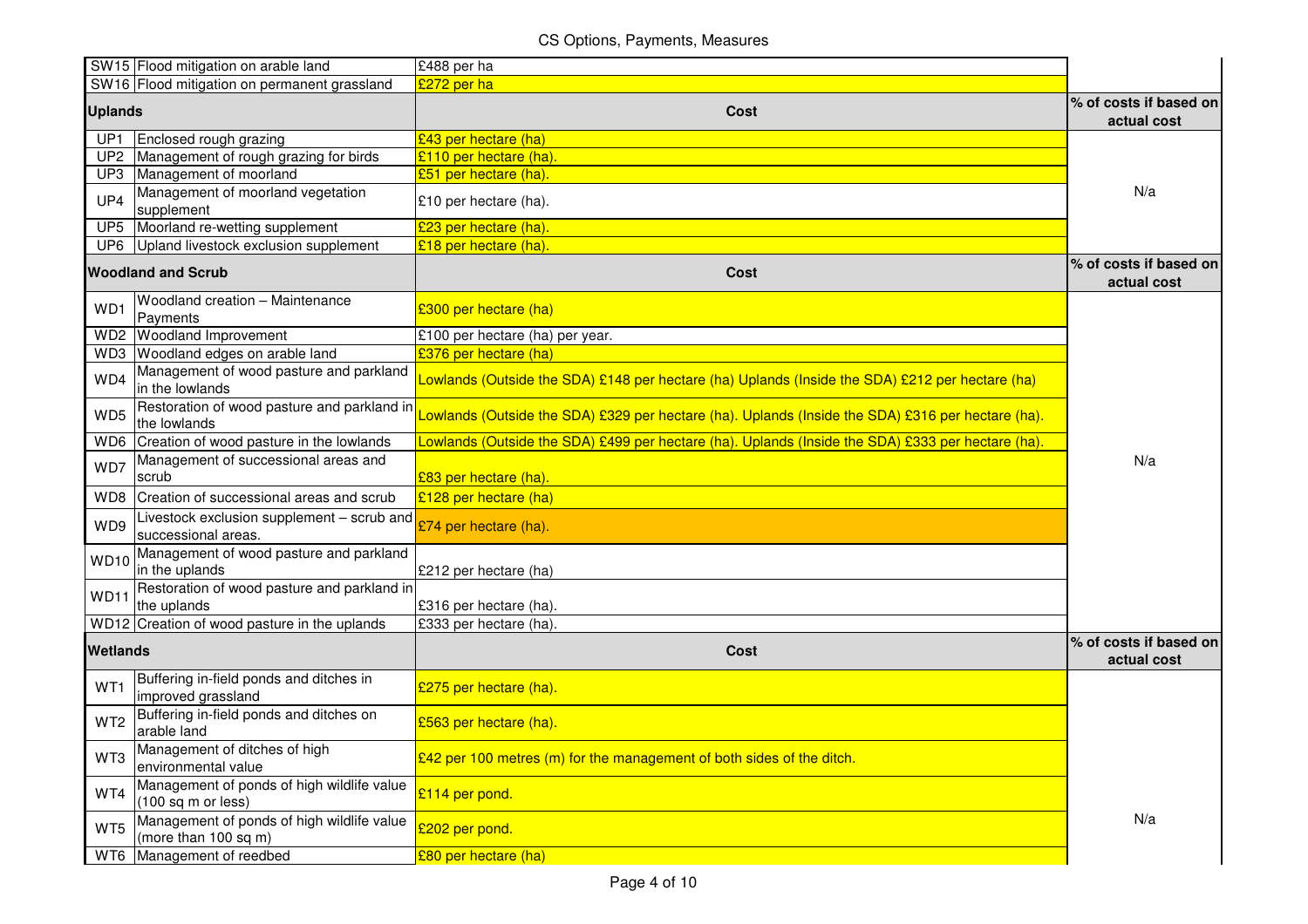| WT7             | Creation of reedbed                                                                           | £323 per hectare (ha).                                              |                                       |
|-----------------|-----------------------------------------------------------------------------------------------|---------------------------------------------------------------------|---------------------------------------|
|                 | WT8 Management of fen                                                                         | £35 per hectare (ha)                                                |                                       |
|                 | WT9 Creation of fen                                                                           | £507 per hectare (ha).                                              |                                       |
|                 | WT10 Management of lowland raised bog                                                         | £178 per hectare (ha).                                              |                                       |
|                 | WT11 Wetland cutting supplement                                                               | £480 per hectare (ha).                                              |                                       |
|                 | WT12 Wetland grazing supplement                                                               | £407 per hectare (ha).                                              |                                       |
|                 | Options exclusive to organic land                                                             | Cost                                                                | % of costs if based on<br>actual cost |
| OP1             | Overwintered stubble                                                                          | £156 per hectare (ha)                                               |                                       |
|                 | OP2 Wild bird seed mixture                                                                    | £640 per hectare (ha).                                              |                                       |
|                 | OP3 Supplementary feeding for farmland birds                                                  | £756 per tonne for every 2 hectares (ha) of wild bird seed mixture. | N/a                                   |
|                 | OP4 Multi Species Ley                                                                         | £71 per hectare (ha).                                               |                                       |
|                 | OP5 Undersown cereal                                                                          | £233 per hectare (ha)                                               |                                       |
|                 | <b>Organic conversion</b>                                                                     | Cost                                                                | % of costs if based on<br>actual cost |
| OR <sub>1</sub> | Organic conversion - improved permanent<br>grassland                                          | £150 per hectare (ha) per year for up to 2 years                    |                                       |
| OR <sub>2</sub> | Organic conversion - unimproved<br>permanent grassland                                        | £76 per hectare (ha) per year for up to 2 years                     | N/a                                   |
|                 | OR3 Organic conversion - rotational land                                                      | £256 per hectare (ha) per year, for up to 2 years                   |                                       |
|                 | OR4 Organic conversion - horticulture                                                         | £602 per hectare (ha) per year, for up to 2 years.                  |                                       |
|                 | OR5 $Organic conversion - top fruit$                                                          | £960 per hectare (ha) per year, for up to 3 years.                  |                                       |
|                 |                                                                                               |                                                                     |                                       |
|                 | Organic maintenance                                                                           | <b>Cost</b>                                                         | % of costs if based on<br>actual cost |
| OT <sub>1</sub> | Organic land management - improved<br>permanent grassland                                     | £20 per hectare (ha)                                                |                                       |
| OT <sub>2</sub> | Organic land management - unimproved<br>permanent grassland                                   | £31 per hectare (ha)                                                |                                       |
| OT <sub>3</sub> | Organic land management - rotational land                                                     | £109 per hectare (ha)                                               | N/a                                   |
|                 | OT4 Organic land management - horticulture                                                    | £380 per hectare (ha)                                               |                                       |
| OT <sub>5</sub> | Organic land management - top fruit                                                           | £960 per hectare (ha)                                               |                                       |
| OT <sub>6</sub> | Organic land management -enclosed rough<br>grazing                                            | £48 per hectare (ha)                                                |                                       |
|                 | <b>Additional Supplements</b>                                                                 | Cost                                                                | % of costs if based on<br>actual cost |
| SP <sub>1</sub> | Difficult sites supplement                                                                    | £71 per hectare (ha).                                               |                                       |
|                 | SP2 Raised water level supplement                                                             | £127 per hectare (ha).                                              |                                       |
| SP <sub>3</sub> | Bracken control supplement                                                                    | £175 per hectare (ha).                                              |                                       |
| SP <sub>4</sub> | Control of invasive plant species<br>supplement                                               | £340 per hectare (ha).                                              |                                       |
|                 | SP5 Shepherding supplement                                                                    | £8 per hectare (ha)                                                 |                                       |
| SP <sub>6</sub> | Cattle grazing supplement                                                                     | £39 per hectare (ha)                                                | N/a                                   |
| SP7             | Introduction of cattle grazing on the Scilly<br>Isles<br>SP8 Native Breeds at Risk supplement | £279 per hectare (ha).                                              |                                       |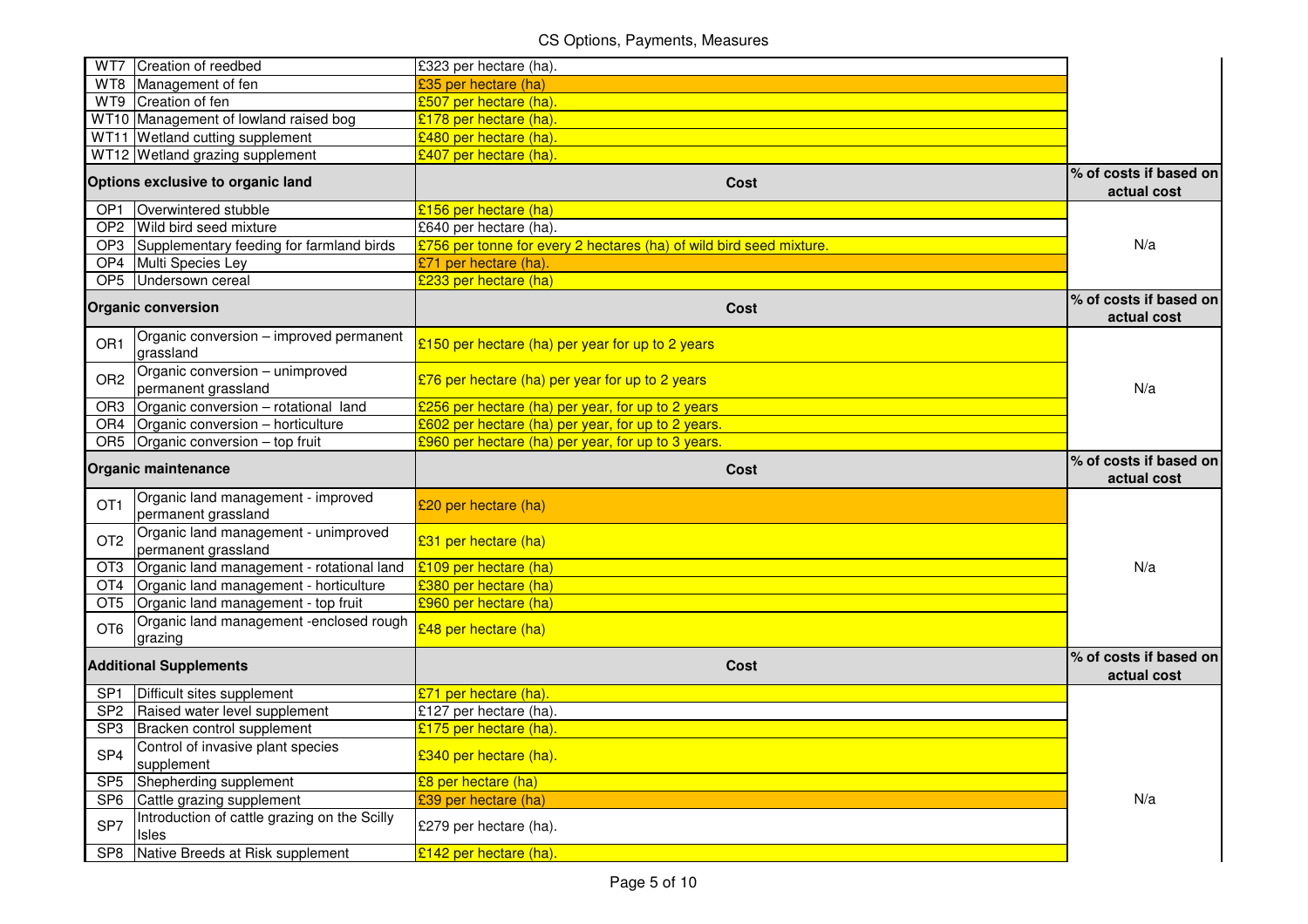## CS Options, Payments, Measures

| SP <sub>9</sub>   | Threatened species supplement                                 | £154 per hectare (ha).                                                                                                              |                                       |
|-------------------|---------------------------------------------------------------|-------------------------------------------------------------------------------------------------------------------------------------|---------------------------------------|
| <b>SP10</b>       | Administration of group managed<br>agreements supplement      | £6 per hectare (ha).                                                                                                                |                                       |
|                   | <b>Educational Access</b>                                     | <b>Cost</b>                                                                                                                         | % of costs if based on<br>actual cost |
| ED1               | Educational Access                                            | £309 per visit.                                                                                                                     | N/a                                   |
|                   | <b>CS</b> - Payment rates for capital items                   |                                                                                                                                     |                                       |
|                   | <b>Access and Engagement</b>                                  | <b>Cost</b>                                                                                                                         | % of costs if based on<br>actual cost |
| AC1               | Access capital items                                          | Actual                                                                                                                              | 100                                   |
| AC <sub>2</sub>   | <b>Countryside Educational Access Visits</b><br>Accreditation | £175 once per agreement.                                                                                                            | N/a                                   |
| <b>Boundaries</b> |                                                               | <b>Cost</b>                                                                                                                         | % of costs if based on<br>actual cost |
| BN <sub>1</sub>   | Stone-faced bank repair/m                                     | £31 per metre (m). The payment rate is for the total length of boundary under the option (not for each<br>side of the boundary).    |                                       |
| BN <sub>2</sub>   | Stone-faced bank restoration/m                                | £86 per metre (m). The payment rate is for the total length of boundary under the option (not for each<br>side of the boundary).    |                                       |
| BN3               | Earth bank creation/m                                         | £13.50 per metre (m). The payment rate is for the total length of boundary under the option (not for<br>each side of the boundary). |                                       |
| BN4               | Earth bank restoration/m                                      | £7 per metre (m). The payment rate is for the total length of boundary under the option (not for each<br>side of the boundary).     |                                       |
| BN <sub>5</sub>   | Hedgerow laying/m                                             | £9.40 per metre (m). The payment rate is for the total length of boundary under the option (not for each<br>side of the boundary).  |                                       |
| BN6               | Hedgerow coppicing/m                                          | £4 per metre (m). The payment rate is for the total length of boundary under the option (not for each<br>side of the boundary).     |                                       |
| BN7               | Hedgerow gapping-up/m                                         | £9.50 per metre (m). The payment rate is for the total length of boundary under the option (not for each<br>side of the boundary).  |                                       |
| BN <sub>8</sub>   | Hedgerow supplement - casting up/m                            | £3 per metre (m). The payment rate is for the total length of boundary under the option (not for each<br>side of the boundary).     | N/a                                   |
| BN <sub>9</sub>   | Hedgerow supplement - substantial pre-<br>work/m              | £4.10 per metre (m). The payment rate is for the total length of boundary under the option (not for each<br>side of the boundary).  |                                       |
| <b>BN10</b>       | Hedgerow supplement - top binding and<br>staking/m            | £3.40 per metre (m). The payment rate is for the total length of boundary under the option (not for each<br>side of the boundary).  |                                       |
|                   | BN11 Planting new hedges/m                                    | £11.60 per metre (m). The payment rate is for the total length of boundary under the option (not for<br>each side of the boundary). |                                       |
|                   | BN12 Stone wall restoration/m                                 | £25 per metre (m). The payment rate is for the total length of boundary under the option (not for each<br>side of the boundary).    |                                       |
|                   | BN13 Stone wall supplement - top wiring/m                     | £3.60 per metre (m). The payment rate is for the total length of boundary under the option (not for each<br>side of the boundary).  |                                       |
| <b>BN14</b>       | Stone wall supplement - stone from<br>quarry/m                | £44 per metre (m). The payment rate is for the total length of boundary under the option (not for each<br>side of the boundary).    |                                       |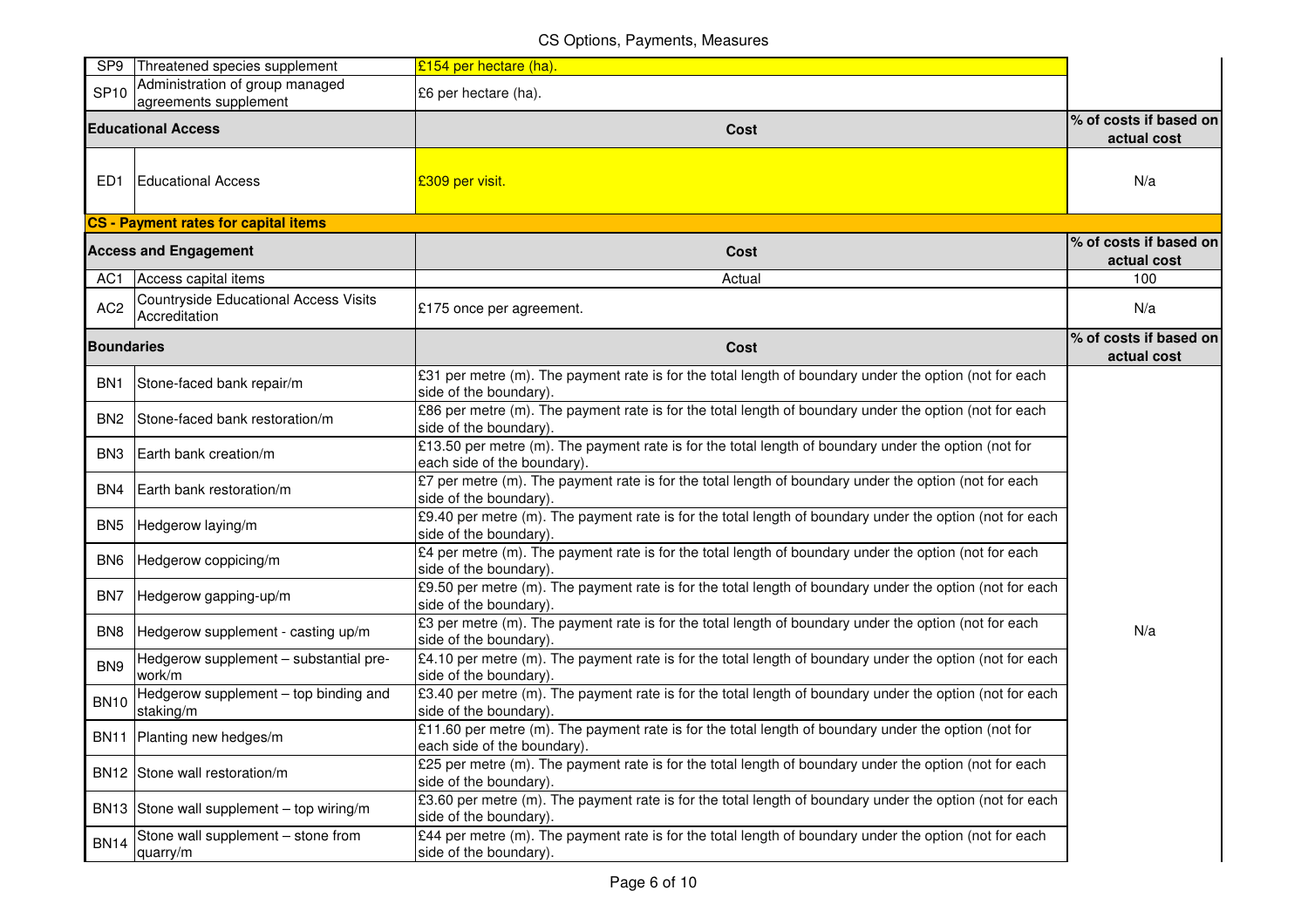## CS Options, Payments, Measures

|                           | BN15 Stone wall supplement - difficult sites/m                                                             | £7.90 per metre (m). The payment rate is for the total length of boundary under the option (not for each<br>side of the boundary). |                                       |
|---------------------------|------------------------------------------------------------------------------------------------------------|------------------------------------------------------------------------------------------------------------------------------------|---------------------------------------|
| <b>Feature Management</b> |                                                                                                            | Cost                                                                                                                               | % of costs if based on<br>actual cost |
|                           | FM1 Management of geodiversity features                                                                    | Actual                                                                                                                             | 100                                   |
|                           | Major preparatory works for Priority Habitat<br>FM2 (creation and restoration) and for Priority<br>Species | Actual                                                                                                                             | 100                                   |
|                           | <b>Fencing &amp; Gates</b>                                                                                 | <b>Cost</b>                                                                                                                        | % of costs if based on<br>actual cost |
|                           | FG1 Fencing/m                                                                                              | £4.00 per metre (m).                                                                                                               |                                       |
|                           | FG2 Sheep netting/m                                                                                        | £4.90 per metre (m).                                                                                                               |                                       |
|                           | FG3 Permanent electric fencing/m                                                                           | £4.90 per metre (m).                                                                                                               |                                       |
|                           | FG4 Rabbit fencing supplement/m                                                                            | £2.50 per metre $(m)$ .                                                                                                            |                                       |
|                           | FG5 Fencing supplement - difficult sites                                                                   | £1.24 per metre $(m)$ .                                                                                                            |                                       |
|                           | FG6   Invisible fencing system/m                                                                           |                                                                                                                                    |                                       |
|                           | FG7 Anti-predator combination fencing/m                                                                    | £11.10 per metre (m).                                                                                                              |                                       |
|                           | FG8   Anti-predator temporary electric fencing/m                                                           | £2.85 per metre (m).                                                                                                               | N/a                                   |
|                           | FG9   Deer fencing/m                                                                                       | £7.20 per metre (m).                                                                                                               |                                       |
|                           | FG10 Temporary deer fencing/m                                                                              | £5.20 per metre.                                                                                                                   |                                       |
|                           | FG11 Deer exclosure plot/unit                                                                              | £136 per unit.                                                                                                                     |                                       |
|                           | FG12 Wooden field gate/gate                                                                                | £390 per gate.                                                                                                                     |                                       |
|                           | FG13 Stone gate post/post                                                                                  | £280 per post.                                                                                                                     |                                       |
|                           | FG14 Badger gate/unit                                                                                      | £135 per gate.                                                                                                                     |                                       |
|                           | FG15 Water gates /gate                                                                                     | £240 per gate.                                                                                                                     |                                       |
| <b>Forestry</b>           |                                                                                                            | <b>Cost</b>                                                                                                                        | % of costs if based on<br>actual cost |
| FY1                       | Deer high seat/unit                                                                                        | £290 per item.                                                                                                                     | N/a                                   |
| FY <sub>2</sub>           | woodland infrastructure                                                                                    | Actual                                                                                                                             | 40                                    |
|                           | Historic environment & Landscape                                                                           | <b>Cost</b>                                                                                                                        | % of costs if based on<br>actual cost |
| HE <sub>1</sub>           | Historic and archaeological feature<br>protection                                                          | Actual                                                                                                                             | 100                                   |
| HE <sub>2</sub>           | Historic building restoration                                                                              | Actual                                                                                                                             | 80                                    |
| HE3                       | Removal of eyesore/unit                                                                                    | £290 per item.                                                                                                                     | N/a                                   |
| Livestock                 |                                                                                                            | <b>Cost</b>                                                                                                                        | % of costs if based on<br>actual cost |
| LV1                       | Cattle grid/grid                                                                                           | £835 per item.                                                                                                                     | N/a                                   |
|                           | LV2 Livestock handling facilities                                                                          | Actual                                                                                                                             | 80                                    |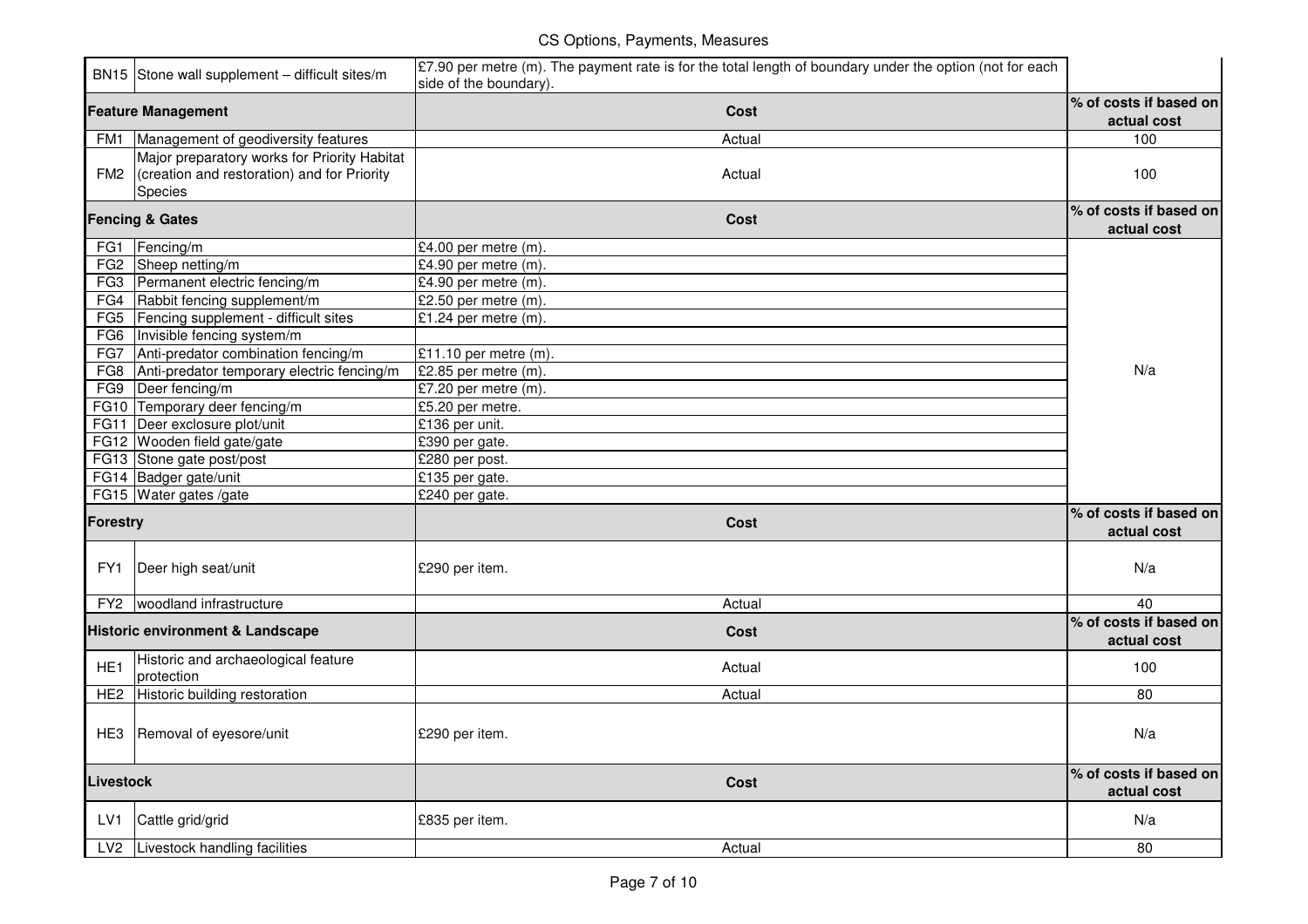| LV <sub>3</sub> | Hard bases for livestock drinkers/hard base     | £110 per base.                                                                                                                                                                                                                                                                                                                                                |                                       |
|-----------------|-------------------------------------------------|---------------------------------------------------------------------------------------------------------------------------------------------------------------------------------------------------------------------------------------------------------------------------------------------------------------------------------------------------------------|---------------------------------------|
| LVA             | Hard bases for livestock feeders/hard base      | £170 per base.                                                                                                                                                                                                                                                                                                                                                |                                       |
| LV5             | Pasture pumps and associated<br>pipework/unit   | £220 per pump.                                                                                                                                                                                                                                                                                                                                                | N/a                                   |
| LV6             | Ram pumps and associated pipework/unit          | £1,480 per pump.                                                                                                                                                                                                                                                                                                                                              |                                       |
| LV7             | Livestock troughs/unit                          | £110 per trough.                                                                                                                                                                                                                                                                                                                                              |                                       |
| LV8             | Pipework associated with livestock<br>troughs/m | £2.65 per metre.                                                                                                                                                                                                                                                                                                                                              |                                       |
|                 | <b>Payment for Advice</b>                       | Cost                                                                                                                                                                                                                                                                                                                                                          | % of costs if based on<br>actual cost |
| PA1             | Implementation Plan/unit                        | £1,100 per plan                                                                                                                                                                                                                                                                                                                                               | N/a                                   |
| PA <sub>2</sub> | Feasibility study                               | Actual                                                                                                                                                                                                                                                                                                                                                        | 100                                   |
| PA3             | woodland management plan/per ha                 | Threshold<br>Payment<br>First 100 hectares (ha)<br>£20 per ha (minimum payment<br>£1000) Over 100 ha<br>£10 per ha                                                                                                                                                                                                                                            |                                       |
|                 | Scrub, Tree & Bracken Control                   | Cost                                                                                                                                                                                                                                                                                                                                                          | % of costs if based on<br>actual cost |
| SB1             | Scrub control & felling diseased trees.         | Method of removal/Stem diameter/Percentage covered per ha/Payment per ha<br>Machine cut/Less than 7cm/Under 50%/£260<br>Machine cut/Less than 7cm/50% and over/£520<br>Machine cut/7cm and above/Under 50%/£520<br>Machine cut/7cm and above/50% and over/£1,040<br>Manual cut/Not applicable/Under 50%/£980<br>Manual cut/Not applicable/50% and over/£1,680 |                                       |
| SB <sub>2</sub> | Scrub control - difficult sites                 | Actual                                                                                                                                                                                                                                                                                                                                                        | 80                                    |
| SB3             | Tree removal/tree                               | £144 per tree.                                                                                                                                                                                                                                                                                                                                                |                                       |
| SB4             | Chemical bracken control /ha                    | £170 per hectare (ha)                                                                                                                                                                                                                                                                                                                                         |                                       |
| SB <sub>5</sub> | Mechanical bracken control/ha                   | £169 per hectare (ha).                                                                                                                                                                                                                                                                                                                                        |                                       |
| SB <sub>6</sub> | Rhododendron control - Small/ha                 | Slope of site<br>Rhododendron height<br>Payment Level or gentle slope (0 to 11 degree incline) Average height is less than 2.5m tall £2,800 per<br>Between 2.5m to 4m tall<br>hectare (ha) Moderate slope (12 to 18 degree incline)<br>£3,200 per ha<br>Steep or very steep slope (19 degrees or more) Average height is over 4m tall<br>£4,400 per ha        | N/a                                   |
| SB7             | <b>IRhododendron control - Medium/ha</b>        |                                                                                                                                                                                                                                                                                                                                                               |                                       |
| SB8             | Rhododendron control - large/ha                 |                                                                                                                                                                                                                                                                                                                                                               |                                       |
|                 | SB9 Plant health supplement/ha                  |                                                                                                                                                                                                                                                                                                                                                               |                                       |
|                 | <b>Soil and Water</b>                           | Cost                                                                                                                                                                                                                                                                                                                                                          | % of costs if based on<br>actual cost |
| RP <sub>1</sub> | Resurfacing of gateways/unit                    | £92 per gateway.                                                                                                                                                                                                                                                                                                                                              |                                       |
| RP <sub>2</sub> | Gateway relocation/unit                         | £340 per gateway.                                                                                                                                                                                                                                                                                                                                             |                                       |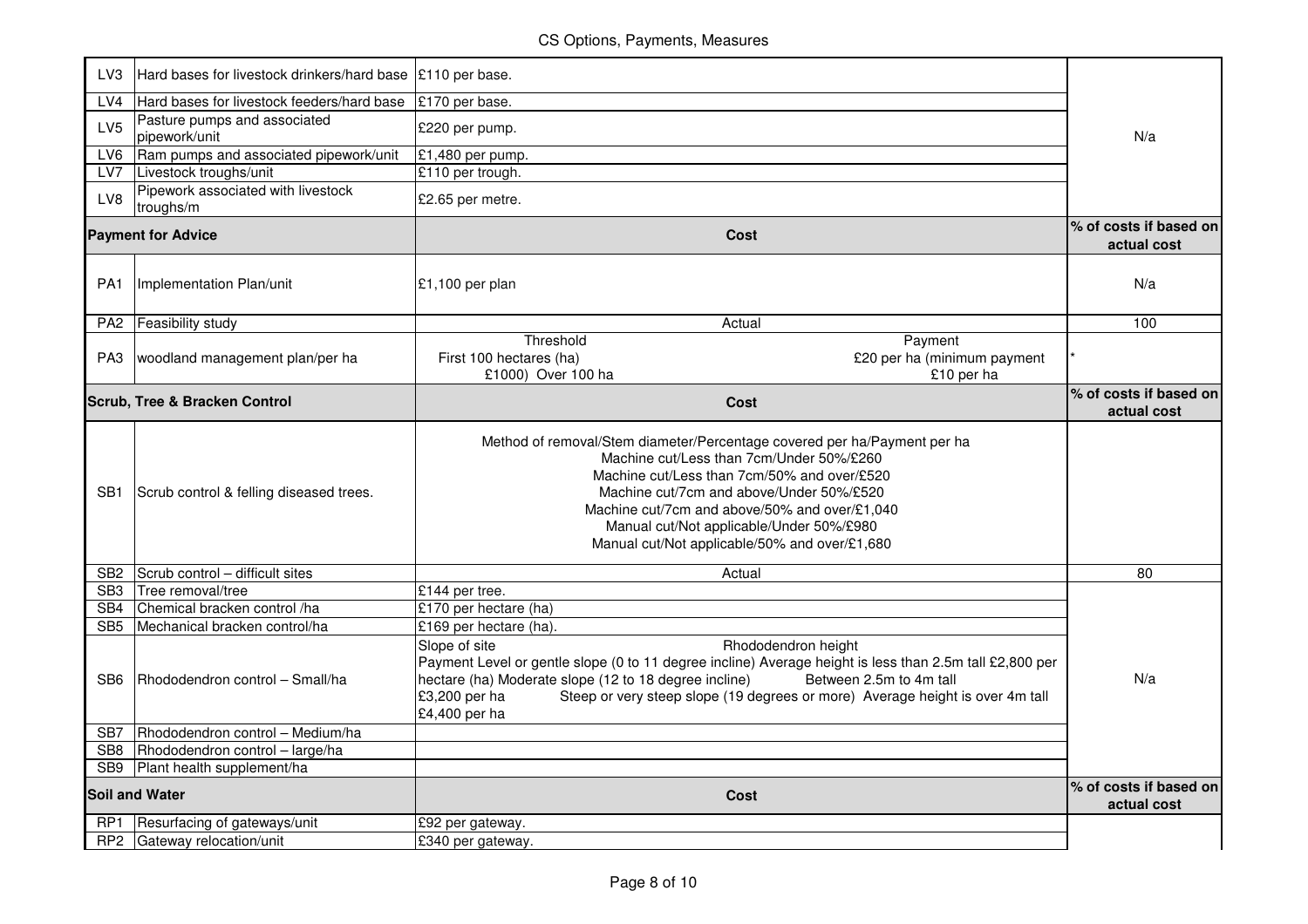## CS Options, Payments, Measures

|                  | RP3   Watercourse crossings/unit                                                                                             | £300 per crossing.                 |     |
|------------------|------------------------------------------------------------------------------------------------------------------------------|------------------------------------|-----|
| RP4              | Livestock and machinery hardcore tracks/m $\left  \xi 33 \right $ per metre (m).                                             |                                    | N/a |
| RP <sub>5</sub>  | Cross drains/unit                                                                                                            | £245 per drain.                    |     |
| RP <sub>6</sub>  | Installation of piped culverts in ditches/unit                                                                               | £340 per culvert.                  |     |
| RP7              | Sediment ponds and traps/sq m                                                                                                | £10 per square metre.              |     |
| RP8              | Constructed wetlands for the treatment of<br>pollution                                                                       | Actual                             | 50  |
| RP9              | Earth banks and soil bunds/unit                                                                                              | £155 for each unit (100m of bund). |     |
|                  | RP10 Silt filtration dams/seepage barriers/unit                                                                              | £75 per unit.                      |     |
|                  | RP11 Swales/sq m                                                                                                             | £5.95 per square metre.            |     |
|                  | RP12 Check dams/unit                                                                                                         | $\sqrt{242}$ for each dam.         |     |
|                  | RP13 Yard - underground drainage pipework/m                                                                                  | £5.50 per metre.                   |     |
|                  | RP14 Yard inspection pit/unit                                                                                                | $\overline{\text{£}200}$ per unit. |     |
|                  | RP15 Concrete yard renewal/sq m                                                                                              | £27.14 per square metre.           |     |
|                  | RP16 Rainwater goods/m                                                                                                       | £11.40 per metre.                  |     |
|                  | RP17 Storage tanks underground/cu m                                                                                          | £350 per cubic metre.              |     |
|                  | RP18 Above ground tanks/cu m                                                                                                 | £100 per cubic metre.              |     |
| RP <sub>19</sub> | First flush rainwater diverters/downpipe<br>filters/unit                                                                     | £125 per unit.                     |     |
|                  | RP20 Relocation of sheep dips and pens/unit                                                                                  | $\overline{£3,675}$ per unit.      |     |
|                  | RP21 Relocation of sheep pens only/unit                                                                                      | £1,830 per unit.                   |     |
| <b>RP22</b>      | Sheep dip drainage aprons and sumps/sq<br>m                                                                                  | £18.25 per square metre.           |     |
| <b>RP23</b>      | Installation of livestock drinking troughs (in<br>draining pens for freshly dipped sheep)/unit                               | £68 per unit.                      | N/a |
| <b>RP24</b>      | Lined biobed plus pesticide loading and<br>washdown area/sq m                                                                | £118 per square metre.             |     |
| <b>RP25</b>      | Lined biobed with existing washdown<br>area/sq m                                                                             | £77 per square metre.              |     |
|                  | RP26 Biofilters/unit                                                                                                         | £990 per unit.                     |     |
| <b>RP27</b>      | Sprayer or applicator load and washdown<br>area/sq m                                                                         | £40 per square metre.              |     |
|                  | Roofing (sprayer washdown area, manure<br>RP28 storage area, livestock gathering area,<br>slurry stores, silage stores)/sq m | £62 per square metre.              |     |
|                  | RP29 Self supporting covers for slurry stores/sq m £30.50 per square metre.                                                  |                                    |     |
| RP30             | Floating covers (slurry stores, lagoons)/sq                                                                                  | £5.60 per square metre.            |     |
| <b>RP31</b>      | Equipment to disrupt tramlines in arable<br>areas                                                                            | £1,500 per machine.                |     |
|                  | RP32 Woody debris dams - 1-3 m wide                                                                                          | £461.39 for each dam               |     |
|                  | RP33 Woody debris dams $-3-5$ m wide                                                                                         | £764.42 for each dam               |     |